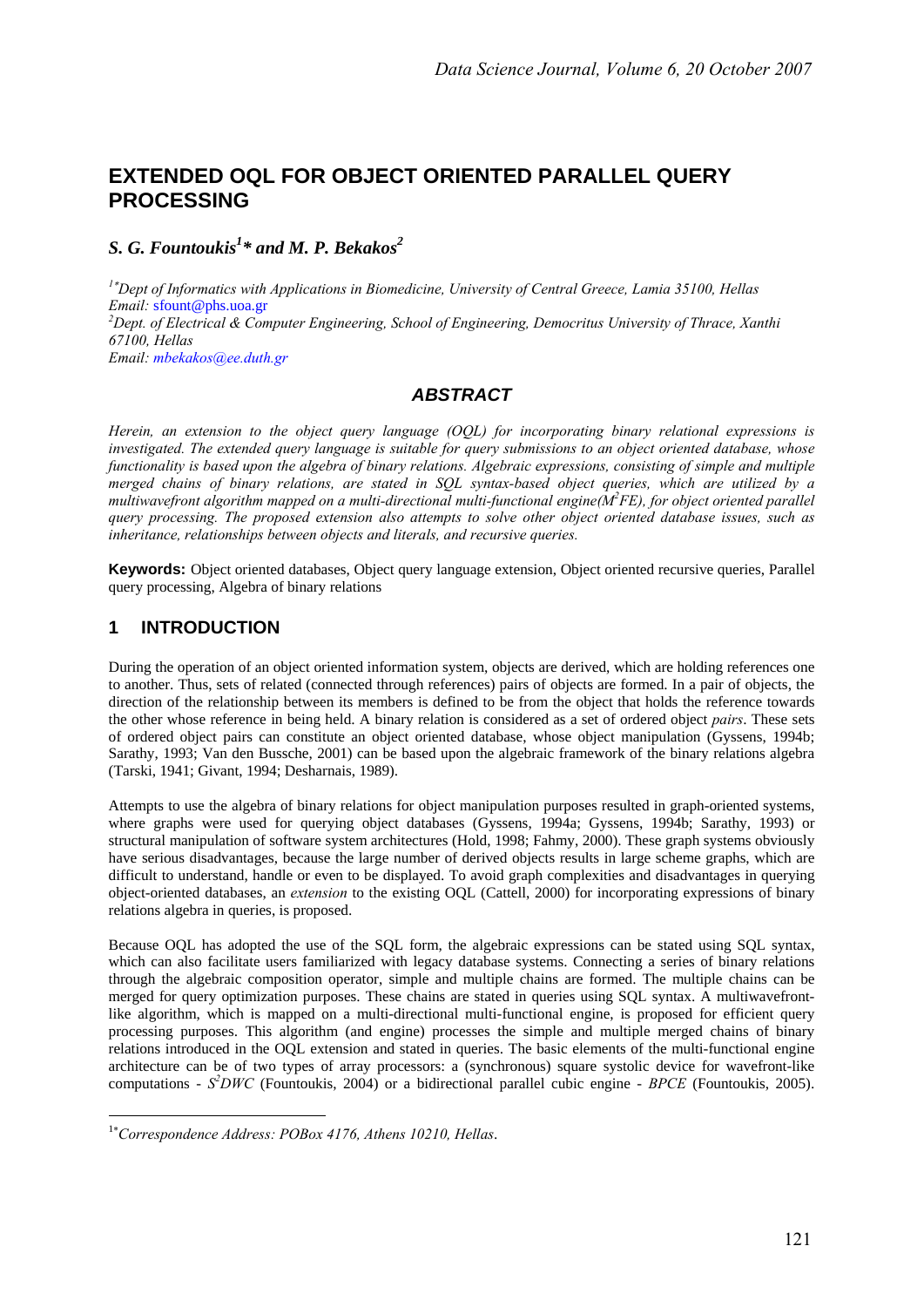Issues concerning object inheritance, relationships between objects and literals, and the object oriented recursive queries are attempted to be solved in the framework of the algebra of binary relations.

The paper is structured as follows. Section 2 describes the basic concepts of binary relations between objects. Section 3 provides an overview of the algebra of binary relations. The proposed object query language extension is covered in Section 4. In section 5 a short description of the multiwavefront algorithm, which processes the simple and multiple merged chains of binary relations and synthesizes multiple relations, along multiple directions is given. Section 6 concludes the whole work.

## **2 BINARY RELATIONS OF OBJECTS**

There are three types of relationships (except *inheritance*) between classes of objects: *association*, *aggregation* and *composition*. All these relationships imply that one object is tied to another through a reference stored in an instance attribute. The direction of the relationship is considered to be from the object that holds the reference towards the other whose reference is being held and used (left part of Figure 1).



**Figure 1**. The directed binary relationship between two (classes of) objects at left and two (classes of) dependent objects at right.

If an object has a method that *uses* another object (e.g., through a reference as parameter), then the first object *depends* upon the second object to do something. In this case the relationship and its direction are considered to be as in the previous case (right of Figure 1).

The pairs of objects, thus formed, are entered in two column tables constituting the binary relations. Because each object has a unique identifier ("id"), which discriminates it from other objects, instead of pairs of objects, pairs of their corresponding "ids" can populate these tables (relations). The identifiers can be integers or combination of letters and integers, which are again equivalent to integers. Each binary table can be named with the name of relationship between the corresponding classes of objects (Figure 1). Object relations (tables) are illustrated in Figure 2.

| cares           |      | performs        |      |  |
|-----------------|------|-----------------|------|--|
| Phy             | Pat. | Pat             | Exa. |  |
| ph <sub>0</sub> | pa0  | pa <sub>0</sub> | ex1  |  |
| ph1             | pa2  | pa <sub>0</sub> | ex3  |  |
| ph1             | pa3  | pa2             | ex0  |  |
| ph <sub>2</sub> | pa1  | pa3             | ex4  |  |

Figure 2. Object relations (binary tables), which are populated by pairs of object "ids"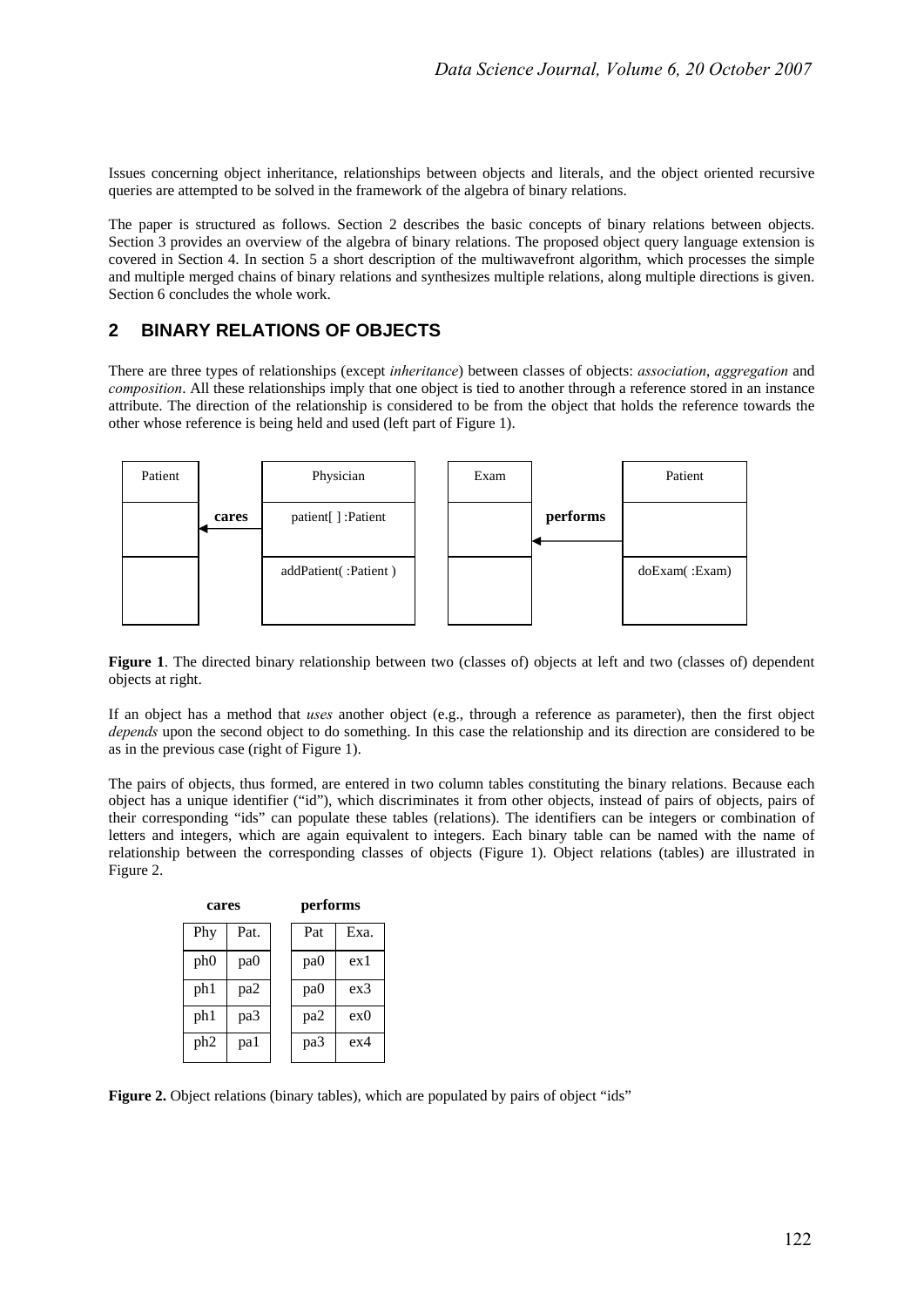### **3 ALGEBRA OF BINARY RELATIONS**

Assume that a set *A* of object binary relations, whose relations *r*, *s* are members, exists. Each member of the set *A* is also a set, having as members ordered pairs of object ids. Each ordered object pair indicates a directed relationship between its two members. The algebra of binary relations is an important model of *relation algebras* axiomatized by Tarski and his colleagues (Tarski, 1941; Givant, 1994). According to their original works, the core of the binary relations algebra consists of five operators: *union, inverse, complement, composition* and *identity*. However, in the works of (Gyssens, 1994b; Sarathy, 1993; Van den Bussche, 2001) only the first four of the previous listed operators are considered; the identity is excluded while two new operators, the left and the right tagging, are introduced. The identity and the intersection operators are expressed through these new operators (Gyssens, 1994b).

In the present work, the five operators, originated by Tarksi and his colleagues are considered, instead of these alternative definitions. The tagging operators, introduced in (Gyssens, 1994b), herein are defined as *direct product* functions, whose images satisfy the direct product properties, which will be proved later on. The existence of the identity is required by the definition of the direct product of the algebra. The intersection operator does not belong to the core of the algebra; however it is naturally expressed, through the union and the complement, as a derived operator.

Let  $r \in A$  be a relation. The set of *atomic objects* involved in the relation r is defined as  $|r| = \{u \mid \exists v : (u, v) \in r \lor (v, u) \in r\}$ . The *active domain* of *r* consisting of all the pairs of atomic objects involved in

the relation *r* is the Cartesian product  $|r|x|r| = |r|^2$ . The active domain of a relation can be used instead of infinite relations (Gyssens, 1994b; Sarathy, 1993; Bussche, 2001), since the number of objects participating in an object oriented database is finite.

The five operators, which consist of the core of the binary relations algebra, are:

- (1) Union:  $r \cup s$  that is the union of two sets (relations) *r*, *s*. More explicitly:  $r \cup s = \{(u, v) | (u, v) \in r \vee (u, v) \in s\}.$
- (2) Inverse:  $r^{-1}$ , that is the set  $r^{-1} = \{(u, w) | (w, u) \in r\}$ .
- (3) Finite Complementation:  $\overline{r}$ , that is the set  $\overline{r} = |r|^2 r$ . More explicitly:  $\overline{r} = \{(u, v) \in |r| \times |r| | (u, v) \notin r\}$ .
- (4) Composition:  $r \circ s$ , that is the set  $r \circ s = \{(u, w) | \exists v : (u, v) \in r, (v, w) \in s\}.$
- (5) Identity:  $I_r = \{(u, u) | u \in |r|\}.$

The algebra of binary relations is a Boolean algebra, according to the relation algebras axiomatization. Therefore, from De Morgan laws (Kelley, 1975; Dugundji, 1965), the intersection can be expressed through union and complement:

 $(6)$   $r \cap s = r \cup s$ .

The pair (r, s) of relations is called *direct product* (Desharnais, 1989) if and only if:

(a)  $r^{-1} \circ r = I$ , (b)  $s^{-1} \circ s = I$ , (c)  $r^{-1} \circ s = 1$  and (d)  $r \circ r^{-1} \cap s \circ s^{-1} = I$ .

Two functions  $r^4$ ,  $r^6$ :  $|r|^2 \rightarrow |r|^2 \times |r|$ , named left and right tagging operators, respectively, are defined with:

(7)  $r^{\triangleleft}(x, y) = ((x, y), x), x, y \in |r|$  and

$$
(8) r5 (x, y) = ((x, y), y), x, y \in |r|.
$$

Their images  $r^4 = \{((x, y), x) | x, y \in |r|\}$  and  $r^* = \{((x, y), y) | x, y \in |r|\}$  constitute the pair  $(r^4, r^6)$ , which is a direct product, since:

(a) 
$$
(r^{\triangleleft})^{-1} \circ r^{\triangleleft} = \{(x,(x,y)) \mid x, y \in |r|\} \circ \{((x,y),x) \mid x, y \in |r|\} = \{(x,x) \mid x \in |r|\} = I_{|r|^2}
$$
.

- (b)  $(r^{\circ})^{-1} \circ r^{\circ} = I_{|r|^2}$  (similarly).
- $f(c)$   $(r^3)^{-1} \circ r^5 = \{(x, (x, y)) \mid x, y \in |r| \} \circ \{(x, y), y) \mid x, y \in |r| \} = \{(x, y) \mid x, y \in |r| \} = 1_{|r|^2},$

due to the fact that  $1_{|r|^2}$  is defined as the whole set  $|r|x|r| = |r|^2$  and  $0_{|r|^2}$  as the empty set  $\emptyset$ .

(d) 
$$
r^{\triangleleft} \circ (r^{\triangleleft})^{-1} \cap r^{\triangleright} \circ (r^{\triangleright})^{-1} =
$$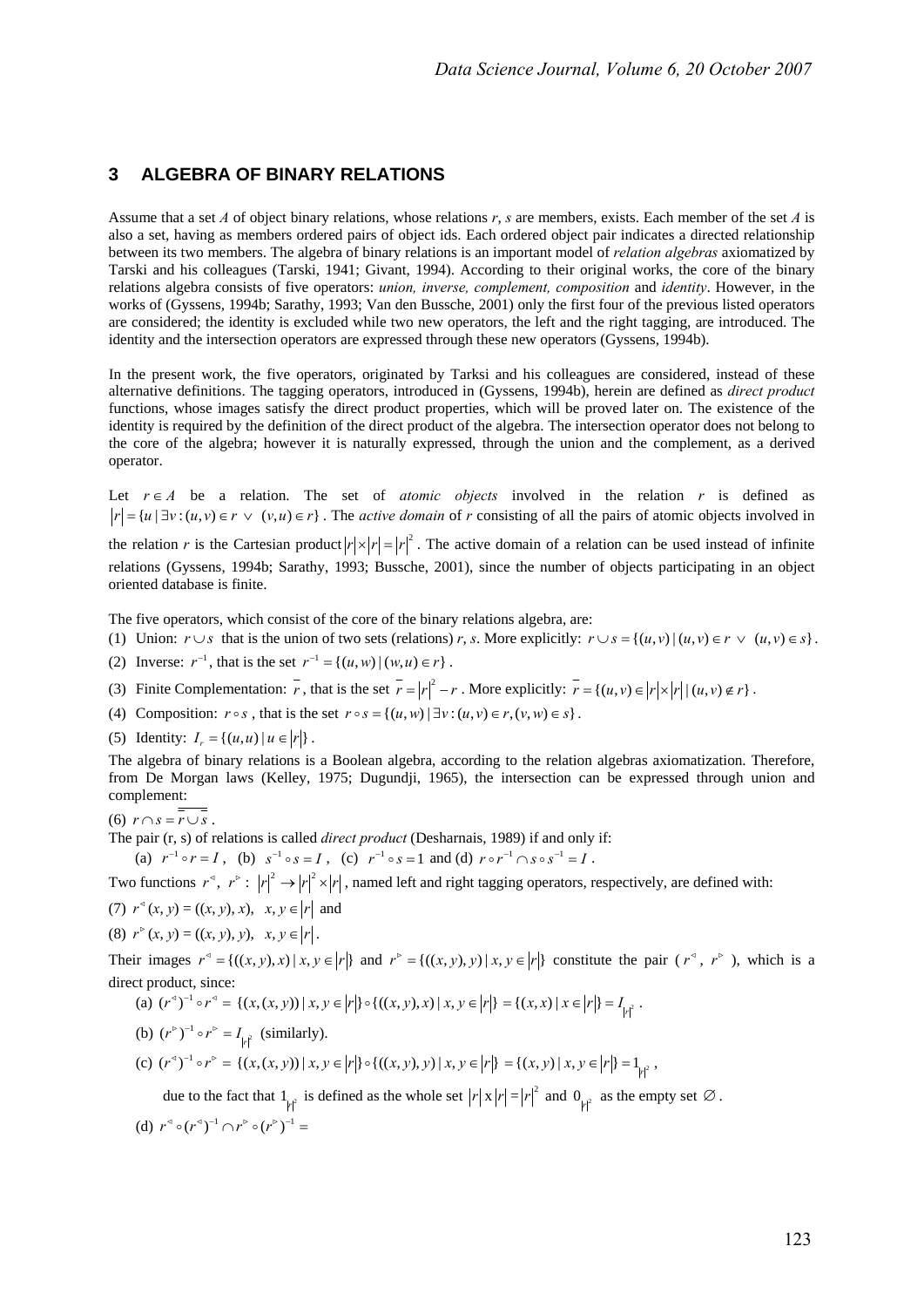$\{( (x, y), x) | x, y \in |r| \} \circ \{ (x, (x, y)) | x, y \in |r| \} \cap \{ ((x, y), y) | x, y \in |r| \} \circ \{ (y, (x, y)) | x, y \in |r| \} =$  $\{((x, y), (x, y)) \mid x, y \in |r|\} \cap \{((x, y), (x, y)) \mid x, y \in |r|\} =$  $\{((x, y), (x, y)) \mid x, y \in |r|\} = I_{|r|^2 \times |r|^2}$ .

- (9)  $r^{\pi l} = (r^{\pi})^{-1} \circ r^{\pi}$ , *left projection operator*, which is derived by the property (a). It maps the relation *r* onto the set  $\{(u, u) | \exists v : (u, v) \in r\}.$
- $(10) r^{\pi r} = (r^{\circ})^{-1} \circ r^{\circ}$ , *right projection operator*, which is derived by the property (b). It maps the relation *r* onto the set  $\{(v, v) | \exists u : (u, v) \in r\}.$
- $(11) r^{\pi} = (r^{\pi})^{-1} \circ r^{\pi} \cup (r^{\pi})^{-1} \circ r^{\pi}$ , *combined left and right projection operator*, which is derived by the combination (union) of the left and right projection operators. It maps the relation *r* onto the set  $\{(u, u) | \exists v : (u, v) \in r \vee (v, u) \in r\},\$  that is the set  $\{(u, u) | u \in |r|\}.$
- (12) The operator derived by (c), preserves the relation, that is, it maps *r* onto itself, while the operator derived by (d), maps *r* onto the set  $\{(t, t) | t = (u, v), (u, v) \in r\}$ .

The tagging operators are very useful in object ids creation (Gyssens, 1994b; Sarathy, 1993).

### **3.1 Extensions of the binary relations algebra**

Adding a *while* construct and multiple assignments, the algebra of binary relations becomes a computationally *complete* database language (Gyssens, 1994b). Multiple assignments (assignment queries) are defined as expressions that compute several binary relations and return a single relation. They are used extensively in *while* loops.

## **4 OBJECT QUERY LANGUAGE EXTENSION**

The object-oriented system, illustrated in Figure 3, partially represents an information system designed for a microsurgery clinic. The classes of the system are related through aggregation, composition and inheritance. Aggregation and composition are special forms of association, and they can be handled uniformly as associations. Inheritance relationships are also shown in the diagram. Two tables explaining the association and inheritance relationships between the classes follow the system diagram.



**Figure 3.** Draft class diagram of an object oriented system.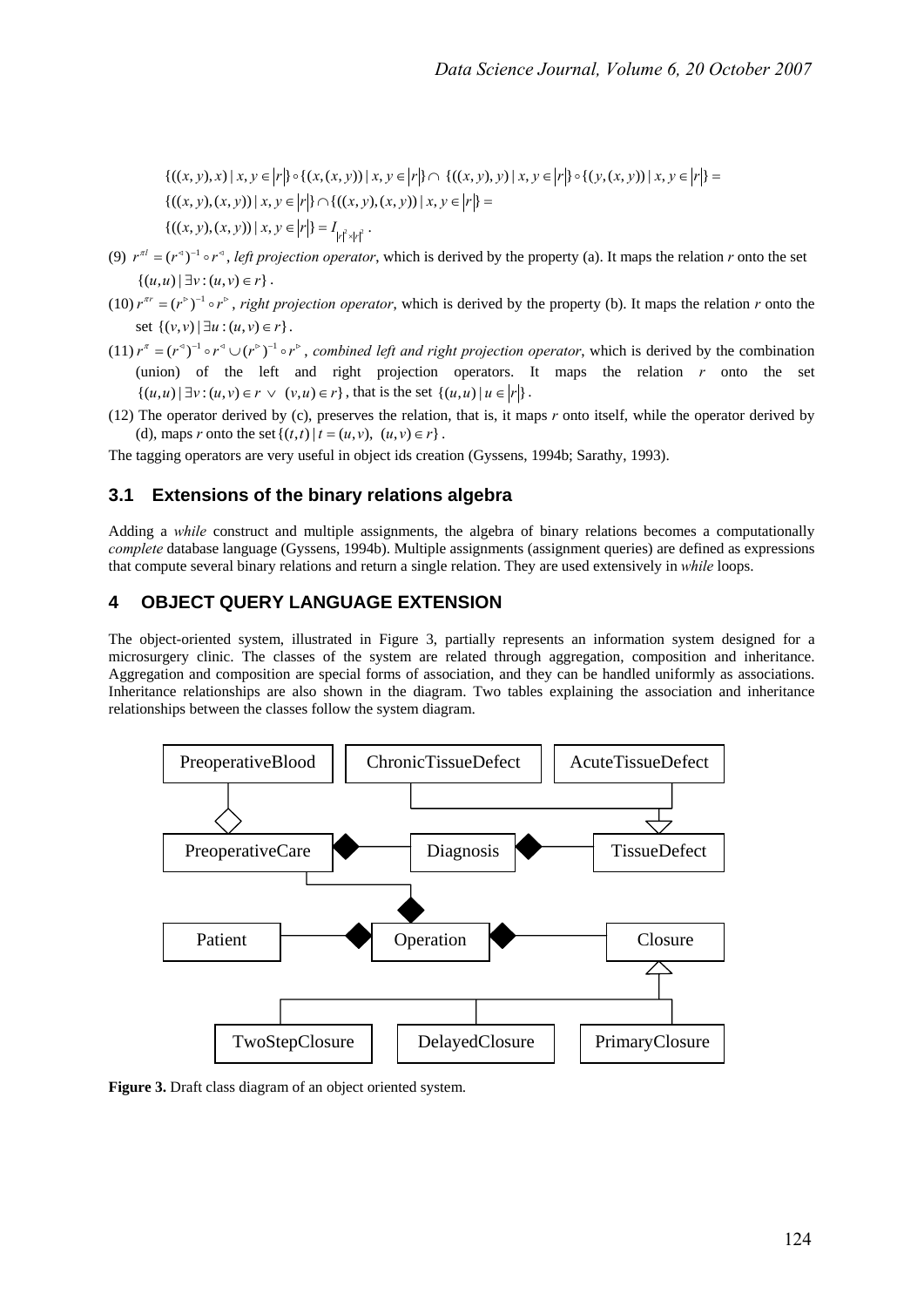| <b>Associations</b> |                     |                               |                  |  |  |
|---------------------|---------------------|-------------------------------|------------------|--|--|
|                     | <b>Aggregations</b> | <b>Compositions</b>           |                  |  |  |
| PreoperativeCare    | PreoperativeBlood   | PreoperativeCare<br>Diagnosis |                  |  |  |
|                     |                     | Diagnosis                     | TissueDefect     |  |  |
|                     |                     | Operation                     | PreoperativeCare |  |  |
|                     |                     | Operation                     | Patient          |  |  |
|                     |                     | Operation                     | Closure          |  |  |

**Table 1.** Associations between classes. The order designates the direction of the relationships.

**Table 2.** Inheritance relationships between classes.

| <b>Inheritance</b>                        |                            |  |  |
|-------------------------------------------|----------------------------|--|--|
| <b>Parent Class</b><br><b>Child Class</b> |                            |  |  |
| TissueDefect                              | <b>ChronicTissueDefect</b> |  |  |
| <b>TissueDefect</b>                       | <b>AcuteTissueDefect</b>   |  |  |
| Closure                                   | TwoStepClosure             |  |  |
| Closure                                   | DelayedClosure             |  |  |
| Closure                                   | PrimaryClosure             |  |  |

| PC              | <b>PB</b>       | PC              | Ð  |                | ΓD              | Ő              | P  |
|-----------------|-----------------|-----------------|----|----------------|-----------------|----------------|----|
| pc0             | pb0             | pc0             | d0 | d0             | td <sub>0</sub> | 0 <sup>0</sup> | pl |
| pc <sub>1</sub> | pb <sub>2</sub> | pc2             | d1 | d2             | td1             | o2             | pl |
| pc <sub>1</sub> | pb <sub>3</sub> | pc2             | d3 | d3             | td3             | 0 <sup>3</sup> | p4 |
| pc2             | pb5             | pc <sub>3</sub> | d4 | d <sub>5</sub> | td5             | 0 <sub>5</sub> | p5 |

|    | PC  |
|----|-----|
| 01 | pc0 |
| 02 | pc1 |
| ο4 | pc2 |
| 06 | pc3 |

| O              | Γ.             |
|----------------|----------------|
| o0             | c0             |
| 02             | c1             |
| 0 <sup>3</sup> | c <sub>3</sub> |
| 05             | c <sub>5</sub> |

**Figure 4.** Binary relations of objects for the system of Figure 3.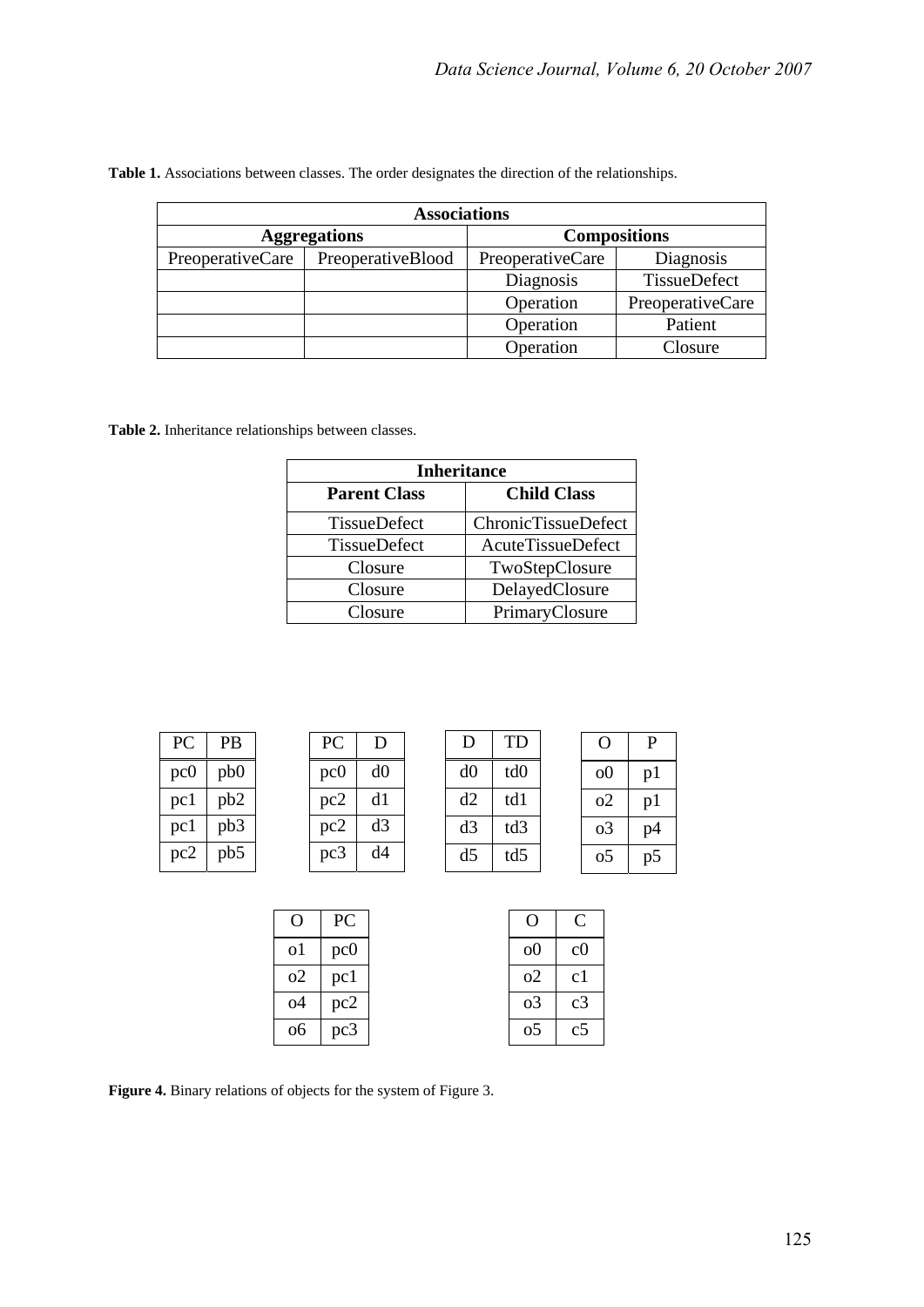For each association (associated pair of classes) of the system (Figure 3 & Table 1), an ordered binary table (relation) is created (Figure 4) containing pairs of objects (or their identifiers – "ids") derived by the two classes that are related. The following table explains the header names of the binary tables according to the relationships (associations) between classes that they represent.

**Table 3.** Correspondence betweeen header names of the relations (Figure 4) and associations (Table 1).

|          | $PC - PB$   PreoperativeCare – PreoperativeBlood |
|----------|--------------------------------------------------|
| $PC - D$ | PreoperativeCare - Diagnosis                     |
| $D - TD$ | Diagnosis - TissueDefect                         |
| $O - P$  | Operation - Patient                              |
| $O - PC$ | Operation - PreoperativeCare                     |
| $O - C$  | Operation – Closure                              |
|          |                                                  |

In the works of Sarathy (1993) and Gyssens (1994b), where graph oriented systems are studied, binary relations are also formed for:

(a) the inheritance relationships,

(b) the relationships between objects and literals,

(c) each class separately.

In this paper, for all the above cases, a different approach is followed attempting to avoid additional complexity.

### **4.1 Dealing with inheritance**

According to inheritance and polymorphism characteristics of the object oriented programming, an object of a subclass can be referred by a reference variable of the type of its super class. The following script of code illustrates this case:

Employee emp = new Director();

where *Director* is a subclass of the *Employee* super class. Therefore, in each column of each binary table, where super class objects are stored, its subclasses objects can also be stored and a super class reference variable can refer to any object of the column. For example, in the column TD, which represents the class *TissueDefect*, of the binary table (relation) D – TD (Figure 4), the objects of the subclasses (Figure 3) *ChronicTissueDefect* and *AcuteTissueDefect* can also be stored. Hence, the subclasses objects will be treated exactly as their super class objects. This extends the notion of the relation between the objects of two classes to the notion of the relation between the objects of two hierarchies of classes. The proposed solution is best suited for single inheritance object systems.

### **4.2 Representation of single objects and binary relations between objects and literals.**

Let *p* represent an object of the *Patient* class containing the variables named *age*, *sex*, *address* and *name* of data types: *int* (*integer*), *String, String* and *String*, respectively. The values of type *int* are literals having no ids because they are not objects, while the values of type *String* are considered to be objects having as ids the values themselves. The binary relations between the class objects and the *values* stored in their variables can be represented writing the pairs:  $(p - age)$ ,  $(p - sex)$ ,  $(p - address)$ ,  $(p - name)$ . If the principle of encapsulation has been applied during the design and implementation of the object oriented system, the instance variables of the objects and the values held by them might not be directly accessed. However, they can be indirectly accessed through *set* and *get* methods. In this case the pairs that represent the binary relations can be written:  $(p - getAge())$ ,  $(p - getSex())$ ,  $(p - getAddress())$ ,  $(p - geName))$ . In this way, the applied encapsulation property does not have any negative impact in the object oriented query processing.

The binary relations between objects and literals should be treated as purely conceptual taking no care to encode them as binary tables, in contrast to the relations between objects. They can be derived from the *single* objects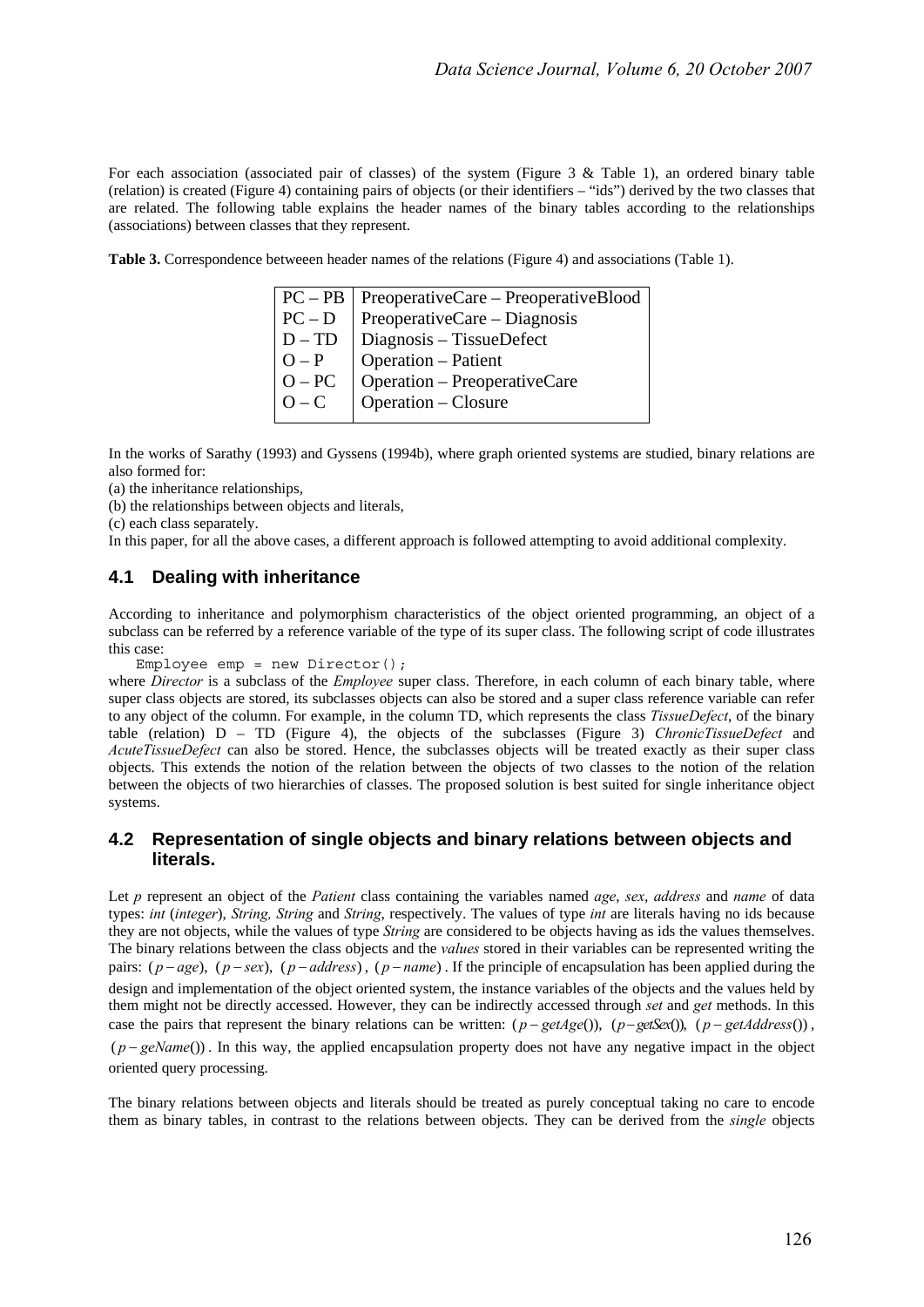themselves, which in the algebra of binary relations are represented as pairs of the form:  $(p - p)$ . The binary representation of a single object is required because everything in the algebra of binary relations is handled uniformly. In this case, if the binary form of a single object is not written explicitly in a query, it is assumed that it is derived from *left or right projection operators* applied on other relations containing the required object as a member. These relations should be involved in any clause of the query. It is an implementation issue to realize this assumption.

### **4.3 Extension of the object query language**

The incorporation of the following features of the extended (Section 3.1) binary relations algebra in the object query language – OQL is proposed: 1) the specification of the binary relations, 2) the original and derived algebraic operators, and 3) the extensions of the algebra (looping constructs). The proposed extension is described in the following paragraphs.

#### **4.3.1 Input and result of queries**

Let *relation* be a type of data defined by the algebraic binary relation concept. The query:

```
select distinct (p - age)^{rr}from (p - p)where (p - name)^{r} = (" Mike", " Mike")
```
selects the set of ages of all persons named "Mike", returning a set of pairs having identical integer numbers as members. For example, a member of the set of pairs can be the (*35*, *35*), where 35 is a distinct age. Therefore, the result is of type: *set*<(*age*: *int*, *age*: *int*)>. Obviously the *age* and *name* are variables of the object holding *integer* and *String* values, respectively. The pair ("*Mike*", "*Mike*") is a value of the variable *name* having binary form. The exponential operator  $\pi r$  is the right projection operator. It holds:  $(p - age)^{\pi r} = (age - age)$ .

The query:

```
select distinct struct ((p - aqe)^{rr}, (p - sex)^{rr})from (p − p)
```
where  $(p - name)^{rr} = (" Mike", " Mike")$ 

performs similarly, but for each person named "*Mike*", it builds a structure containing pairs of values of the variables *age* and *sex*. Thus, the result is of type: *set*<(*struct*((*age*: *int*, *age*: *int*), (*sex*: *String*, *sex*: *String*)). For example, the structured pairs: ((*35*, *35*), ("*male*", "*male*")) can be a member of the result set. The query:

```
select distinct struct ((o - type)^{rr},
                            select distinct (p - name)^{rr}from (o - p)^{nr}
```
from  $(o - p)^{n}$ 

returns a structure: *set*<*struct*((*type*: *String*, *type*: *String*), *set*<(*name*: *String*, *name*: *String*)>)>, where for every *type* of surgical operation (=o) builds the set of *name*s of patients (=p) who have undergone it. The exponential operator *πl* is the left projection operator. It holds:  $(o - p)^{n} = (o - o)$ . This query has a nested form, as a part of it is another query.

Similarly, the following query has also a nested form, because another query is declared in the *from* clause: relation r;

```
select distinct struct ((p - aqe)^{nr},(p - sex)^{nr})from (select r
        from (p − p)
      where r \subset (p - p) and (p - city)^{rr} = (" Athens", " Athens")where (p - name)^{rr} == (" Mike", " Mike")
```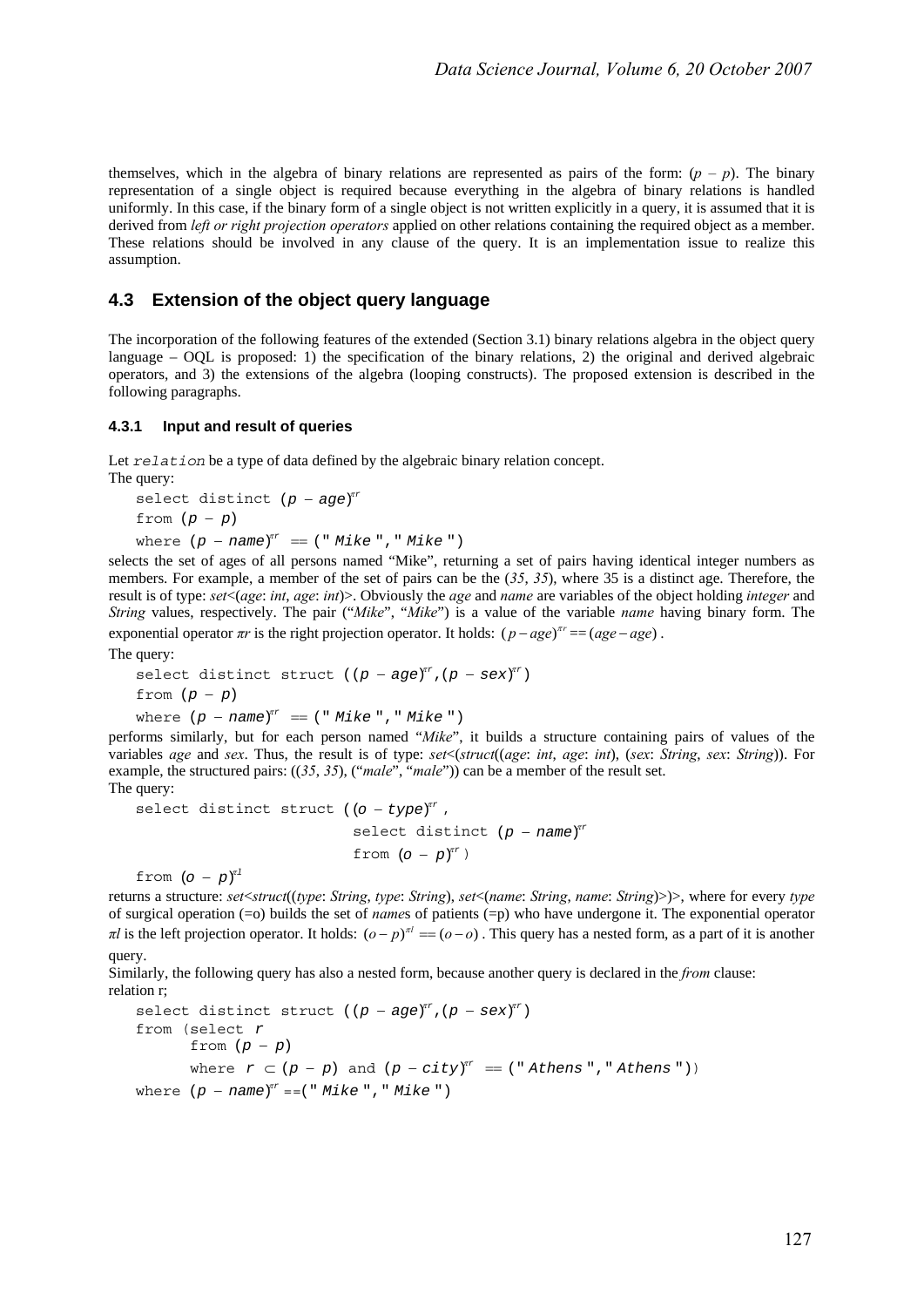The result of the whole query is of type: *set*<(*struc*((*age*: *int*, *age*: *int*), (*sex*: *String*, *sex*: *String*)))>. The result of the internal query is a sub relation:  $r \subset (p - p)$ , where the *String* value of the variable *city* contained in the object *p* of the *Patient* class is "*Athens*". In other words, it is the subset of all the patients living in the city of "*Athens*".

#### **4.3.2 Path expressions**

Consider the partial object oriented system illustrated in Figure 3 and Tables 1 and 2. Suppose that a diagnosis is required of the type (acute or chronic) of the tissue defect of a patient who has undergone a surgical operation. The diagnosis is assumed to be formed during the preoperative care phase. Because both the *ChronicTissueDefect* and *AcuteTissueDefect* are subclasses of the *TissueDefect* class, objects of either can be referred by the *tissueDefect* reference. Therefore, in the (not extended) OQL the following *path expression* gives the required type of tissue defect of a patient:

*patient.operation.preoperativeCare.diagnosis.tissueDefect* 

where, *patient*, *operation*, *preoperativeCare*, *diagnosis*, *tissueDefect* are references of the corresponding classes: *Patient*, *Operation*, *PeoperativeCare*, *Dagnosis*, *TissueDefect*. Since the objects involved in the path hold references one of the other according to the diagram in Figure 3, the path written above expresses a complex object. The dot "." operator permits the entrance into the complex objects.

In the algebra of binary relations only relationships between objects are considered. A path expression can be written as a *series of compositions* of binary relations of objects. By applying the composition operator to them successively, a binary relation is derived, which expresses what is required. The expression:

 $(o - p)^{-1} \circ (o - pc) \circ (pc - d) \circ (d - td),$ 

is a series of compositions of binary relations, where the *exponent* -1 is the reverse operator defined as  $r^{-1} = \{(u, w) | (w, u) \in r\}$ . The successive application of the composition operator on this expression produces the

relation ( $p - td$ ). This relation expresses the patient and the diagnosed type of tissue defect.

These results introduce the use of series of compositions of relations in the queries syntax.

#### **4.3.3 Definition of the extended composition of relations**

In the algebra of binary relations, the expression  $(a - b) \circ (b - c) \circ (c - d)$  implies the relation  $(a - d)$ , which is finally derived by successive applications of the composition operator on the relations of the given expression. When the composition concept is applied successively to a series of relations, it is by definition limited to a single relation. However, relations considered as intermediate in a successive composition process can be very useful in queries (Section 4.3.4). The *extension* of the concept of relation composition to include all the possible (initial, intermediate and final) relations derived during the successive application of the composition operator on a series of relations can be defined as follows:

- I) A series of connected relations through the composition operator is defined as a *chain* of relations. The example expression  $(a - b) \circ (b - c) \circ (c - d)$  is a chain of relations.
- II) Given a chain of relations  $r_1 \circ r_2 \circ ... \circ r_n$ , where  $n > 1$ , the *extended composition* is the union of the set of relations  $r_{i,j} = r_i \circ r_{i+1} \circ ... \circ r_j$ ,  $\forall i, j : 1 \le i < j \le n$  and the set  $\{r_i \mid i = 1, 2, ..., n\}$ .

Applying the extended composition on the example chain, the set of the derived relations is  ${(a-c), (b-d), (a-d), (a-b), (b-c), (c-d)}$ . Note that the initial relations are all included in the extended composition. In case where the given chain consists of two relations, the application of the extended composition gives exactly the relation that is derived by the application of the original composition, plus the two initial relations.

The extended composition operator is *also included* in the proposed OQL extension.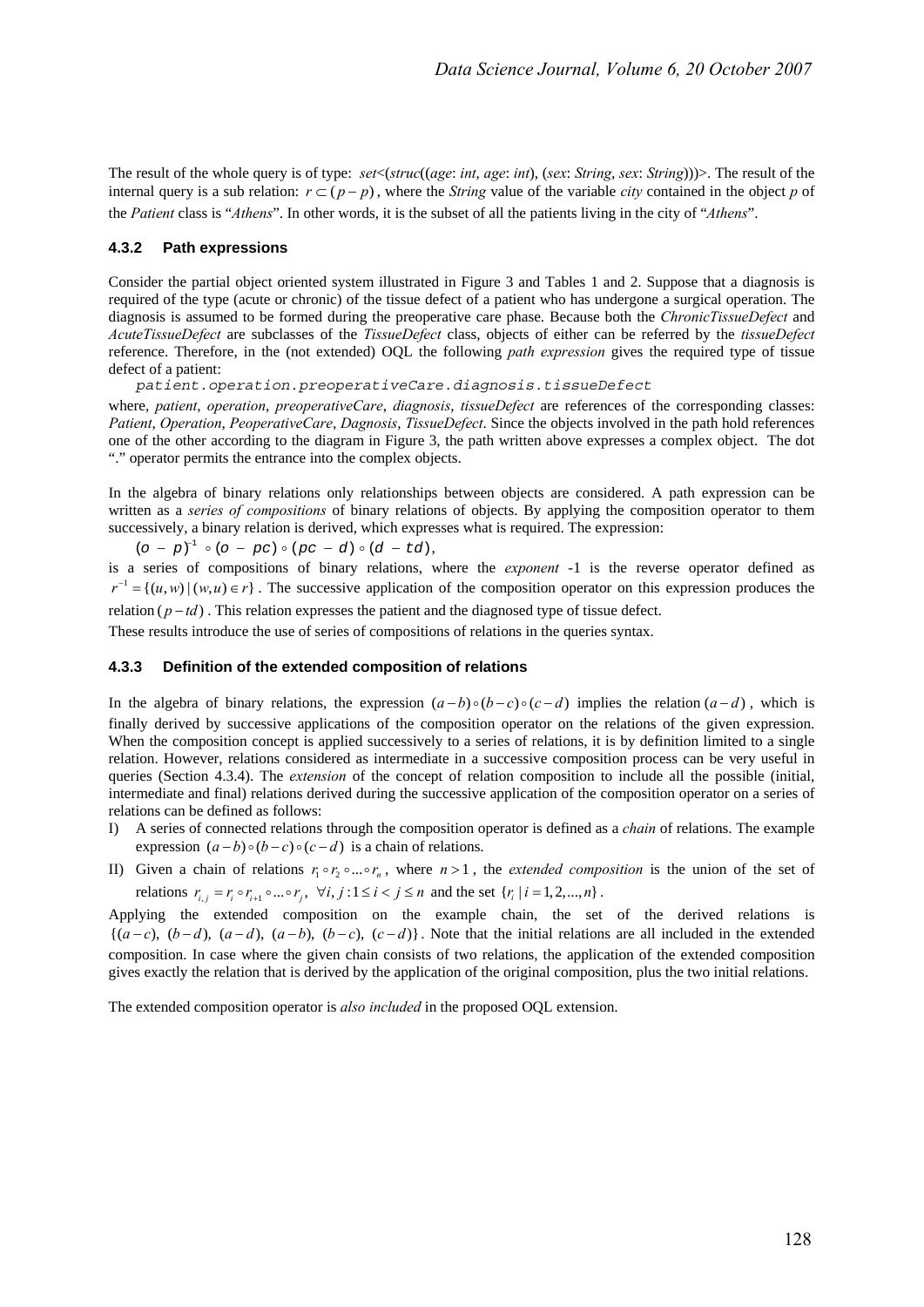#### **4.3.4 Expressions of chains of relations in queries**

The following query has a nested form:

```
select distinct struct (p - td)^{nr} (select distinct (o - type)^{nr}from (o - d)where (d - date)^{rr} = (``Dec 3 2006", "Dec 3 2006") and
                               (o - date)^{rr} = {\wedge^r \text{Dec 4 2006}}, \text{``Dec 4 2006''})from (o - p)^{-1} \circ (o - pc) \circ (pc - d) \circ (d - td)
```
where  $(p - name)^{rr} ==(" Mike", " Mike")$ 

A chain of binary relations of objects appears in the *from* clause of the outer query. It must be clarified that (*o-p*), (*o-pc*), (*pc-d*), (*d-td*) are relations of the object database (Figure 4). Clearly the (*p-td*) is the final relation derived by successively applying the composition operator on the *from* clause relations. The (*o - d*) relation, declared in the *from* clause of the inner query, is an intermediate relation derived during the process of the successive application of the composition operation on the chain of relations in the *from* clause of the outer query. Both the relations (*p-td*) and (*o - d*) can be considered as derived by the application of the extended composition operator.

The result of the above query is of the form: *set*<struct((*td*: *TssueDefect*, *td*: *TssueDefect*), set<(type: String, type: String)>)>, where the reference variable *td* can be referred to any object of the *TissueDefect* class hierarchy. The *AcuteTissueDefect* and the *ChronicTissueDefect* object, which either can be referred by the *td* reference, contain detailed information about the tissue defect of the patient. If the query was further declared in detail, all the detailed information contained in the object could be displayed.

#### **4.3.5 Merging of common parts of chains for optimization purposes**

In the query:

select distinct stuck 
$$
(p - name)^{n}
$$
,  $(td - defectType)^{n}$ ,  $(c - closureType)^{n}$   
from  $(o - p)^{1} \circ (o - pc) \circ (pc - d) \circ (d - td)$ ,  
 $(o - c)^{1} \circ (o - pc) \circ (pc - d) \circ (d - td)$   
where  $(p - td)^{n}$  =  $(c - td)^{n}$ 

two chains of relations, having a common part, appear in the *from* clause. In this case merging the common parts of the single chains should be applied. The result is a unified chain having branches:

from  $(0 - p)^{-1}$ ,  $(0 - c)^{-1}$  |  $\circ$   $(0 - pc)$   $\circ$   $(pc - d) \circ (d - td)$ which is equivalent to the following diagram of relations:

$$
(o - p)^{-1}
$$
  
\n
$$
(o - pc)(pc - d)(d - td)
$$
  
\n
$$
(o - c)^{-1}
$$

where, two branches emerge from the common part of the chain. The unified chain will also be called a *merged* chain. Note that the two relations  $(p - td)$ ,  $(c - td)$  appearing in the *where* clause, do not exist among the initial relations of the merged chain. Instead, they are derived as final relations after the successive application of the composition operator upon the unified chain, starting *concurrently* from both the left branches towards the opposite right single end.

The merging of multiple chains with common parts into unified ones plays an important role in the processing of queries. The  $M^2FE$  undertakes the processing of all the single and merged chains, applying the extended composition and using parallel techniques. The design and the functionality of the parallelism of this engine are dependent upon the merged chains of relations. Therefore, the algorithm that is mapped upon the  $M^2FE$  utilizes the herein introduced merged chains to achieve efficiency.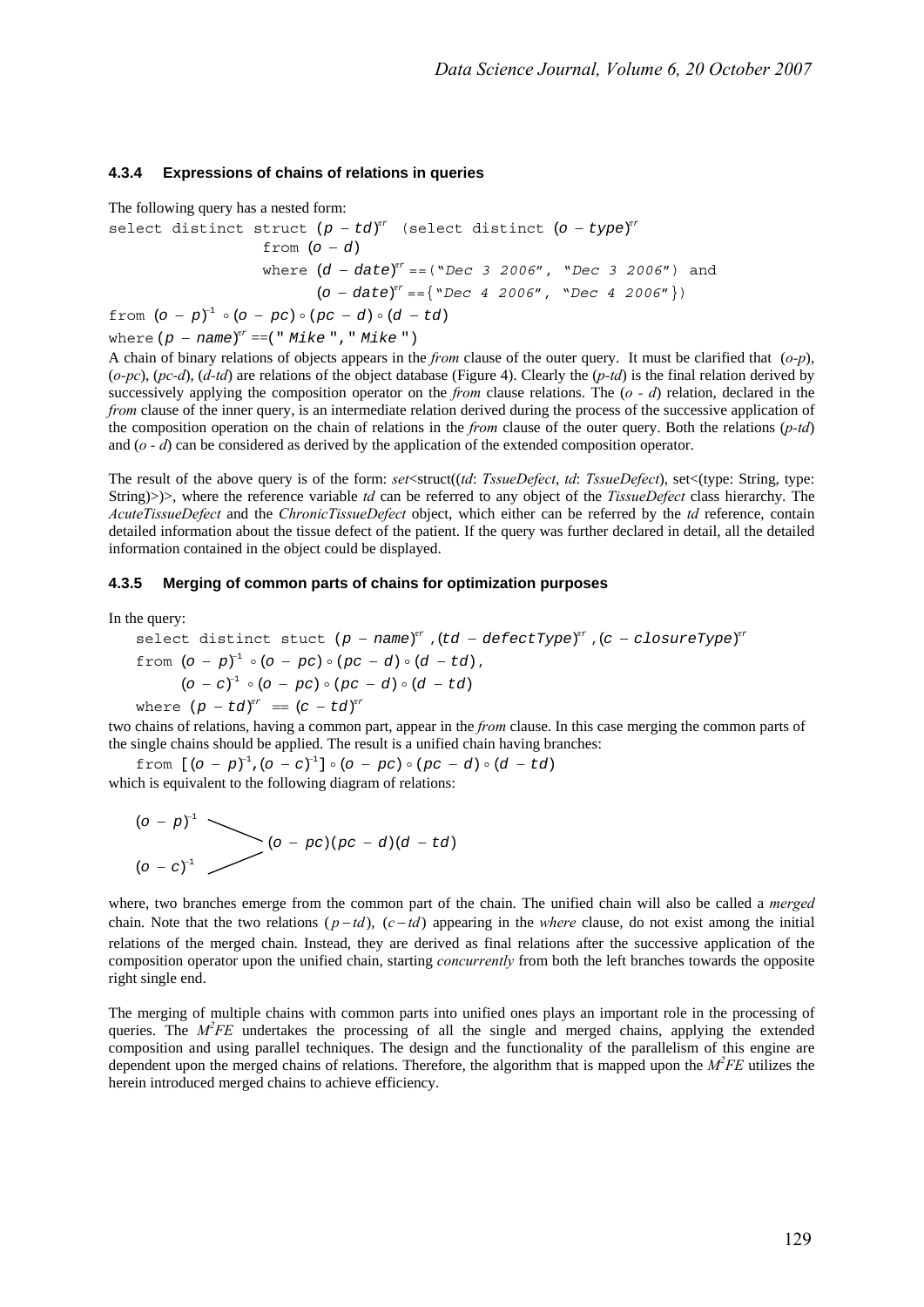Even the sequential processing of the chains is better to be applied upon the merged than the single chains because the path of the merged is sorter than the total sum of the paths of the singles. Thus, in both the parallel  $(M<sup>2</sup>FE)$  and sequential processing of the chains, query optimization can be achieved applying the merging of chains.

The result of the above query is a structure: set <struct ((name: String, name: String), (defectType: String, defectType: String), (closureType: String, closureType: String))>.

#### **4.3.6 Join**

Two chains of relations (as singles or merged), appear in the *from* clause of the previous example query. These chains are not directly related; however, they can be *joined* applying the identity expression written in the *where* clause:

 $(p - td)^{n r} = (c - td)^{n r}$ 

where the *td* objects of type *TissueDefect* existing in both relations must be identical. The last expression takes the final form:

 $(td - td)_{p - td} = (td - td)_{c - td}$ 

where both the left and the right sides are derived by the right projections  $(\pi r)$  on the relations  $(p - td)$ ,  $(c - td)$ , respectively.

#### **4.3.7 Group-by, having and order-by**

The last example query can be rewritten as:

```
select distinct struct (p - name)^{rr}, (td - defectType)^{rr},
                                 (c - c \text{losureType})^{rr}from [(o - p)^{-1}, (o - c)^{-1}] \circ (o - pc) \circ (pc - d) \circ (d - td)where (p - td)^{rr} = (c - td)^{rr}q roup by (c - c \textit{los} \textit{ureType})^{nr}having (p - aqe)^{rr} > ("28", "28")order by (p - name)^{rr}
```
where the operators *group by*, *having* and *order by* appear. Applying the right projection (*πr*), the last part of the query takes the final form:

```
group by (closureType - closureType)
having (age - age) > ("28", "28")
order by (name – name)
```
The result of the query is of type: *set* <*struct*((*name*: *String*, *name*: *String*), (*defectType*: *String*, *defectType*: *String*), (*closureType*: *String*, *closureType*: *String*))>,where all the names of the patients above the age of the 28 with the corresponding type of the (tissue) defect and the type of closure applied during the surgical operation are displayed. The results are grouped by the type of the closure, which can have the distinct object values *twoStepClosure*, *delayedClosure* and *primaryClosure* (Figure 3) and are ordered by the names of the patients.

#### **4.3.8 Recursive queries**

The need for recursive query declarations in an object oriented database arises from the fact that the architecture of the object oriented system, whose objects are handled by the database, may contain cyclic forms. Cyclic architectures are often met in advanced applications of object-oriented databases; therefore a query model should support recursive queries (Bertino, 1992). Because most of them are *linear* (Bancilhon, 1986), recursive queries of linear type are investigated next.

Let *obj* be an object of the class *Object* and let *var* be a variable of type *Object* (that is able to hold references of instances of *Object* class) defined inside the class. Considering the type *Object* objects, which will be referred to by the variable *var* of *obj* or referred to by the variable *var* of another object *obj1* of type *Object*, which will be referred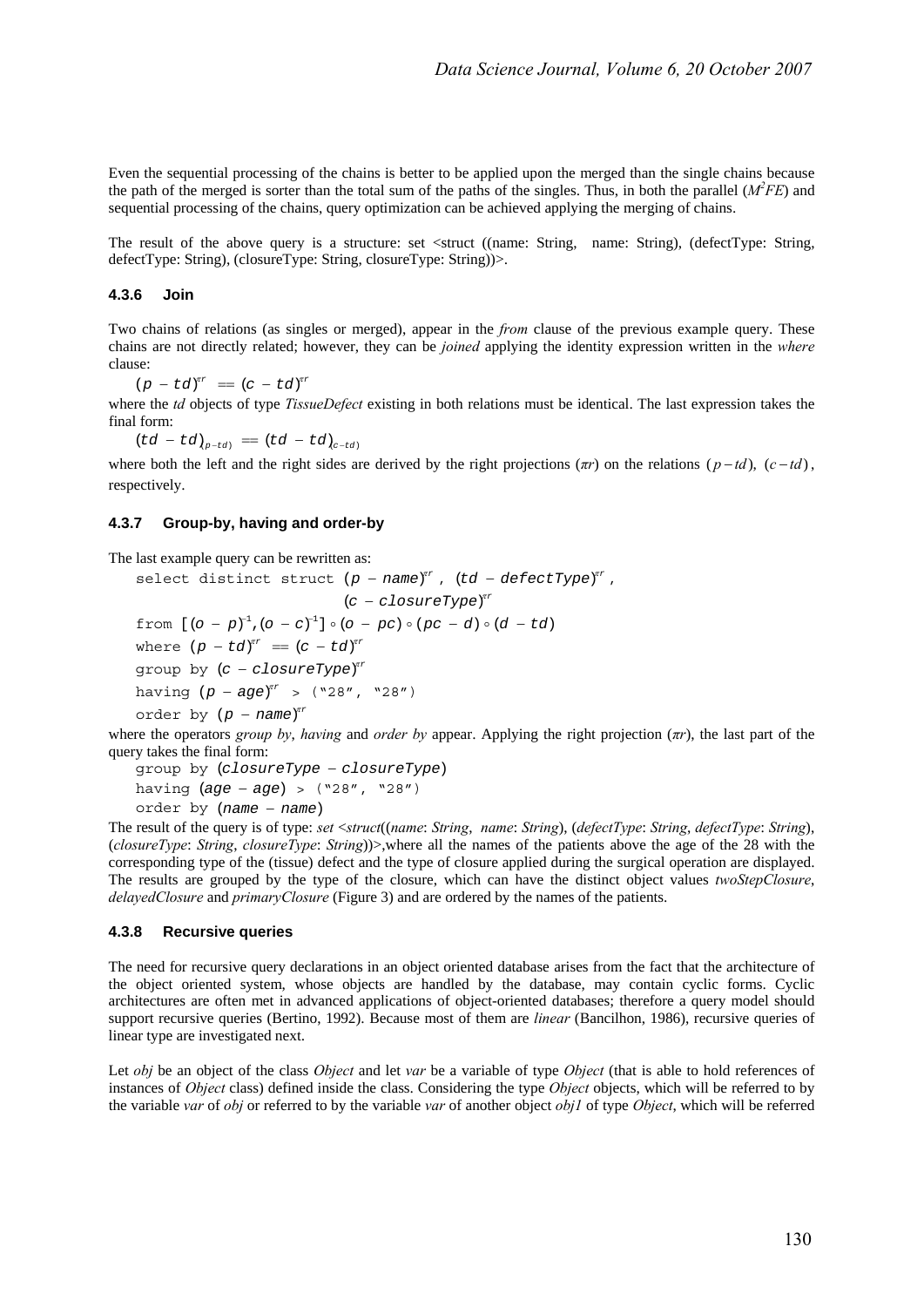to by the variable *var* of *obj*, a *direct* recursion can be defined. In this case the class *Object* is mutually recursive with itself. *Employee* is such a class, illustrated below (Figure 5).

*Indirect* recursive relationships require at least two classes to be involved. Let *a\_1, a\_2... a\_n* be objects of the class *Alpha* and *b* 1, *b* 2,... *b n* be objects of the class *Beta*. Let also *obj a* be a variable of type *Alpha* defined inside the class *Beta* and  $\overrightarrow{obj}$  b be a variable of type *Beta* defined inside the class *Alpha*. If the object *b i* is referred to by the variable *obj b* of the object *a i* and the object *a j* is referred to by the variable *obj a* of the object *b* (*j-1*), for i = 1,2,…n and j = 2,…n, then an indirect recursion is defined (Figure 6). The two example classes *Device* and *Interface*, illustrated below (Figure 6), are recursively related. At the bottom of the left lower part of figure 6, a real life representation of the recursively related objects of these classes is shown.



**Figure 5.** Direct recursive relationships between objects

Within the algebraic framework of the binary relations algebra, the problem of direct recursive queries can be handled as follows:

- (I) A binary table can be constructed (relation *r* in Figure 5), where the object pairs derived from the mutually recursive class (Employee in Figure 5), are stored.
- (II) Let  $r$  be a relation defined as above. It contains recursive relationships of objects of the class, which is mutually recursive with itself. Let *s* (Figure 5) be a sub-relation of  $r$  ( $s \subset r$ ), whose pair-members contain those left single-members that the objects recursively related to them (stored as right single-members in the pairs of the relation *r*) are required by a query. That is:  $\forall (x, y) \in s$ , *x* is a left single-member object, *y* is directly related to *x*.

and all the recursively related to *x* objects are required.

A *recursive query operator* can be used to find a relation (*t* in Figure 5) containing all the objects that are recursively related to all the first single-members of all the pairs of the relation *s*. The definition of this operator, based on the while construct, will be given further on.

Indirect recursive queries can be handled as follows:

(I) For each connection between the two interconnected classes *Alpha* and *Beta* (upper left part of Figure 6) a binary table can be constructed (upper right part of Figure 6). In the first table  $r_p = (A_p - B_p)$ , pairs of the form (*a\_i*, *b\_i*) where the object *b\_i* is referred to by the variable *obj\_b* of the object *a\_i*, i = 1,…n, are stored, according to the definition of the direction of relationship between two objects (Section 2). Similarly, in the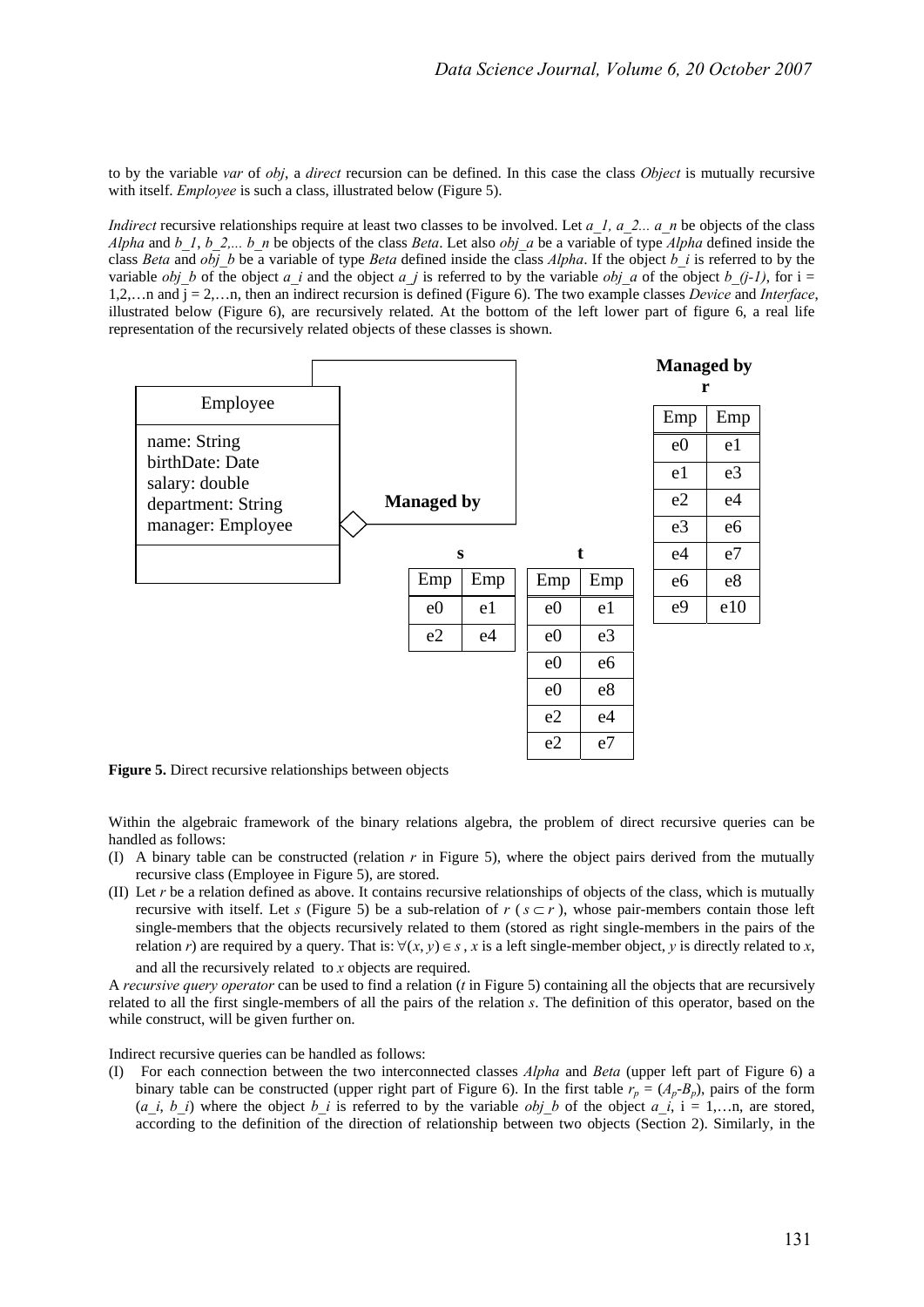second table  $r_q = (B_q - A_q)$ , pairs of the form  $(b_j - l)$ ,  $a_j$ ) where the object  $a_j$  is referred to by the variable *obj\_a* of the object  $b_-(j-1)$ ,  $j = 2,...n$ , are also stored. Clearly  $(A_p - B_p) \neq (B_q - A_q)^{-1}$ . The arrow tails of the lower right part of figure 6, indicate the objects whose variables refer to the objects at the arrowheads.

(II) The query can be converted to a single recursive relation *r* problem, and the recursive query operator can be used.



**Figure 6**. Indirect recursive relationships between objects.

#### **4.3.9 Definition of a recursive query operator**

```
A recursive query operator: 
   recursiveQuery(r : relation, s : relation) : relation
is defined as a function of the form: 
   relation recursiveQuery(relation r, relation s) { relation t, z; 
                   t = siz = siwhile (z \neq \emptyset) {<br>z = z \circ rit = t \cup zi } 
                  return t ; 
    }
```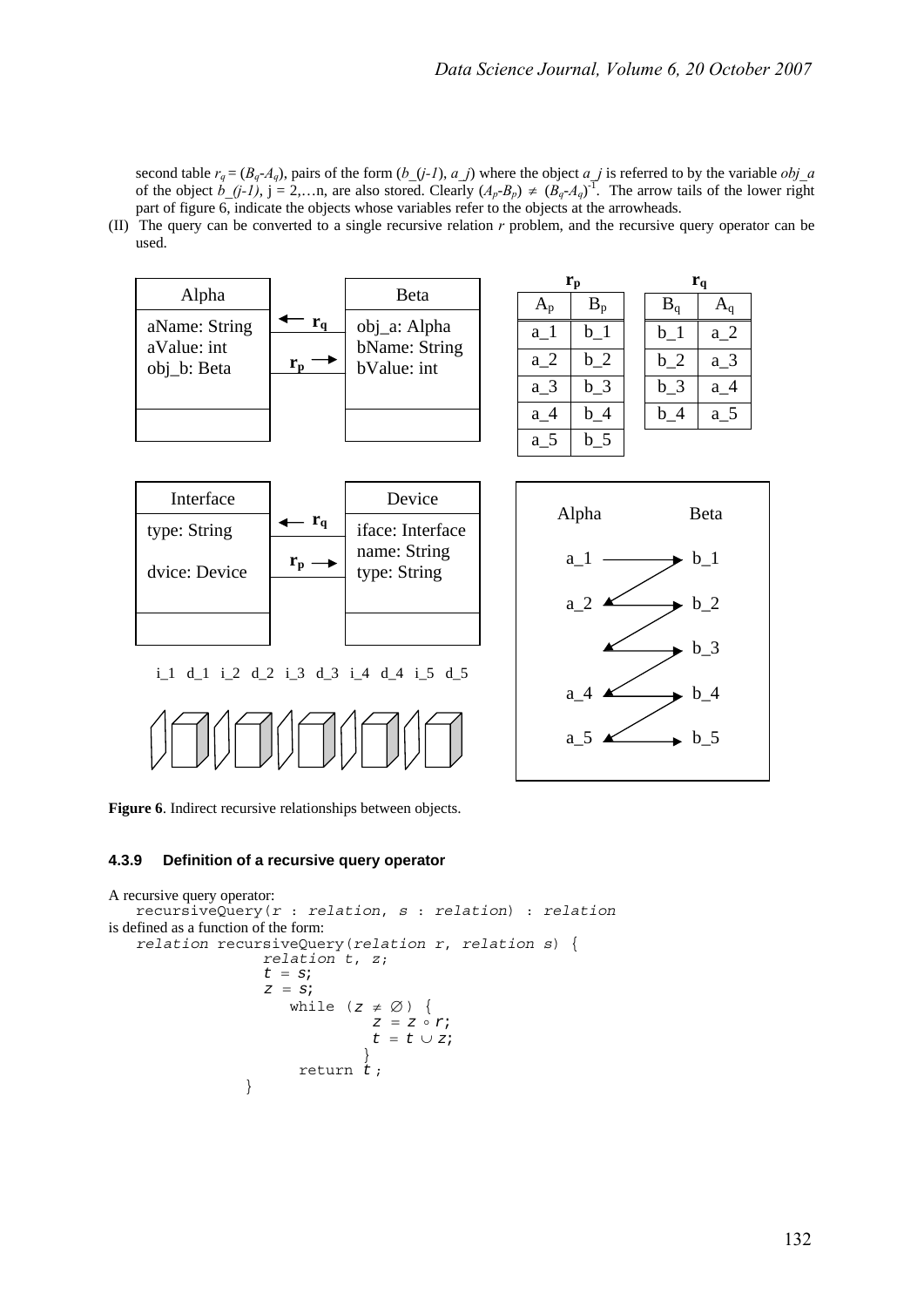The relation *t*, *z* initially contain only the pairs of the sub-relation *s*. The relation *z* is used to control the loop. The composition  $z \circ r$  should signal the end of the procedure producing the empty relation. For each  $(x, y)$  member of the sub-relation *s*, all the pairs having form  $(x, y)$ , where  $v$  are objects recursively related to *x*, are stored within the relation *t*, which is returned by the recursive operator *recursiveQuery*(*r, s*). In other words, the union  $t \cup z$ accumulates all the pairs of the form  $(x, y)$  within the relation *t*. Note that  $s \subset t$ .

#### **4.3.10 Use of the operator for direct and indirect recursive queries**

Let *r* be the binary relation named *managed by* containing the recursive relationships of the objects of the class *Employee* (Figure 5). Suppose that the set of the names of all the supervisors of all levels of the organizational structure, who are aged over 34, of a specific employee, represented by the object  $e0$ , is required.

The query can be handled using the operator (function) defined above (Section 4.3.9). For the detection of all the pairs of the form (*e*0*, e*y)∈*r*, which contain as left single-members the object *e*0, directly related with any objects *e*y, the following sub query can be used:

```
relation s; 
    select s
    from r
    where s \subset r and s^{n} = (e0, e0)which returns the subset s = \{(\mathcal{e}_0, \mathcal{e}_1)\}\.Given r, the whole query is:
    relation s, t; 
    select (e - name)^{n r}
```

```
from r,(select s
              from r
where s \subset r and s^{n} = (e0, e0), do as t \{t = \text{recursiveQuery}(r, s); return t; 
 } 
where t^{\pi r} = (e - age)^{\pi l} and (e - age)^{\pi r} > (\text{``} 34 \text{''}, \text{``} 34 \text{''})
```
All the pairs of the form (*e*0*, e*z), where *e*z are objects either directly or recursively related to *e*0, are stored in the relation *t*, returned by the recursive procedure. From these pairs, the right single-members, holding values greater than 34, in their variables named *age* are selected and the values held in their *name* variables are projected as pairs. Note that the relation  $r$  in the from clause, participates in the subquery that returns the relation  $s$ , and both the relations *r* and *s* participate as arguments in the recursive procedure. It holds  $s \subset r$  and  $s \subset t$ .

The result of the query is of type: *set*<(*name*:*String*, *name*:*String*)> containing the required names of supervisors.

Finally, let  $r_p$  and  $r_q$  be the two binary relations of the indirect recursive relationships between objects illustrated in figure 6. Suppose that the set of all the pairs of the form (*a\_1, a\_z*), where *a\_z* are objects of the class *Alpha* recursively related to  $a_l$ , are required by a query. Defining  $r = r_p \circ r_q$  the query is converted to a single recursive relation *r* problem and the same procedure as above can be followed.

| r                         |       |
|---------------------------|-------|
| $\mathbf{A}_{\mathbf{p}}$ |       |
| $a_1$                     | $a_2$ |
| $a_2$                     | $a_3$ |
| $a_3$                     | a 4   |
| a                         | $a_$  |

#### **4.3.11 Generalization of recursive relationships**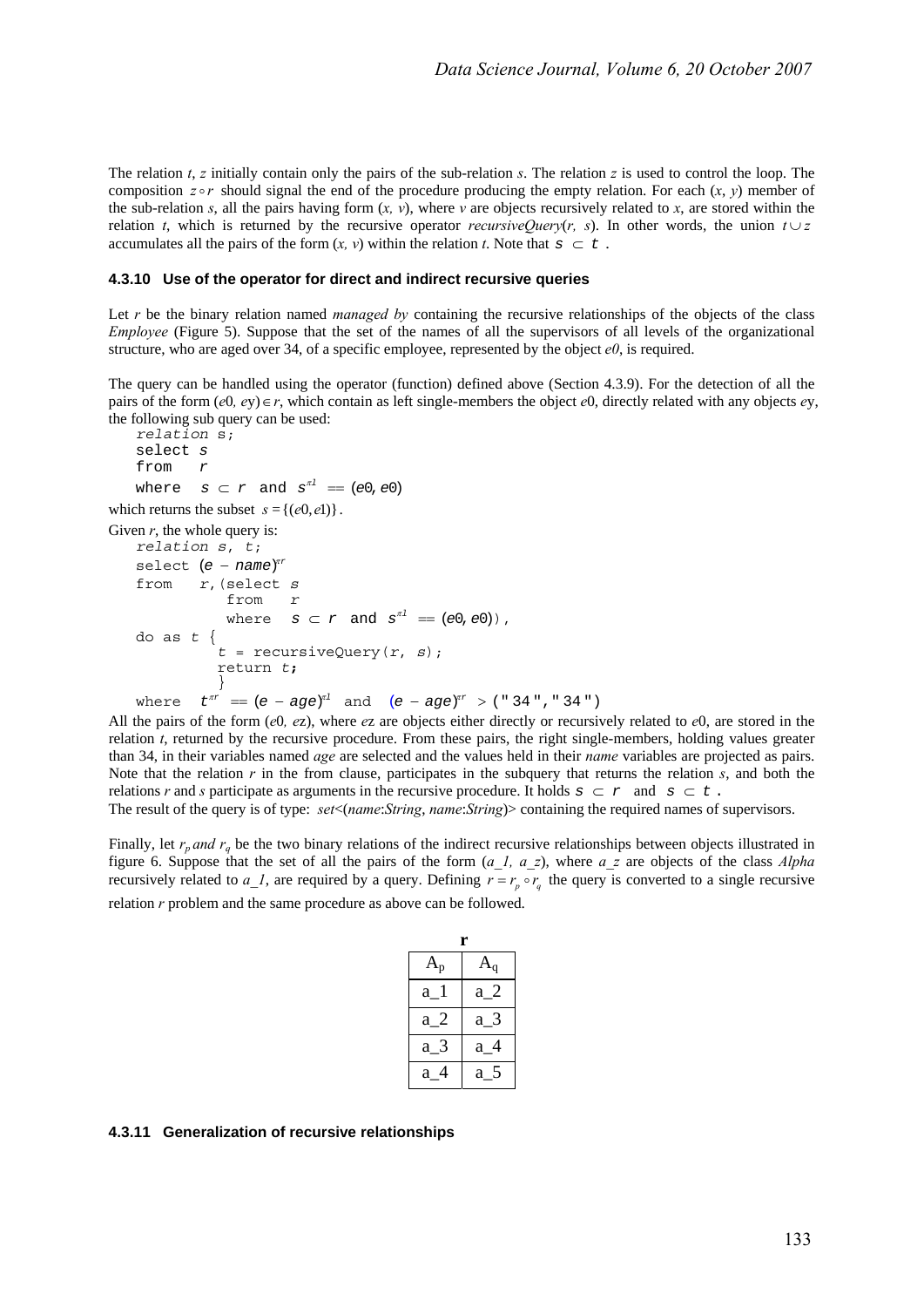Let the classes  $C_0$ ,  $C_1$ ,... $C_{n-1}$ ,  $n>1$  participate in an indirect recursive relationship (upper part of Figure 7). For each connection between two successive classes a binary relation (table) is constructed. Let  $r_i = (C_i - C_{i+1}), i = 0, 1, \ldots, n-2$ , and  $r_{n-1} = (C_{n-1} - C_0)$  be the constructed relations (lower part of Figure 7). The recursive relationship between the objects of the classes thus formed is called recursive relationship of *order n*. A recursive relationship of order 1 is a direct recursion (Figure 5). For an object *c* of a class  $C_i$ ,  $i = 0,1,...,n-1$ , the recursively related objects at  $k \leq n$  and > 0) *distance* are within the set of the objects of the class  $C_{(i+k) \text{mod}(n)}$ . These objects are a subset of the right singlemembers of the pairs of the relation  $r = r_i \circ ... \circ r_{(i+k-1)mod(n)}$ . Applying the recursive operator to *r*, the required objects can be found. Therefore, every recursive query of order  $n > 1$  can be converted to a direct recursion (of order 1) problem with a single recursive relation *r*.



**Figure 7**. Recursive relationship of order *n*

# **5 PARALLEL MULTIDIRECTIONAL MULTIFUNCTIONAL ENGINE-M<sup>2</sup> FE**

Figure 8 illustrates the binary relations based design of the object oriented database, which supports the workings of the object-oriented system illustrated in figure 3. For every association between two classes in figure 3, a processing node is created, which stores the corresponding binary relation from the figure 4. The multiwavefront algorithm utilizes this design to process the simple and multiple merged chains of relations stated in queries. Thus, the design corresponds to the algorithm architecture, which is finally mapped on a multidirectional multi-functional engine - *M*<sup>2</sup> *FE*, which processes the simple and multiple merged chains of binary relations and synthesizes multiple relations, along multiple directions. Herein, only a short description of the algorithm (and engine) is given.



**Figure 8.** Architecture of the multiwavefront algorithm and engine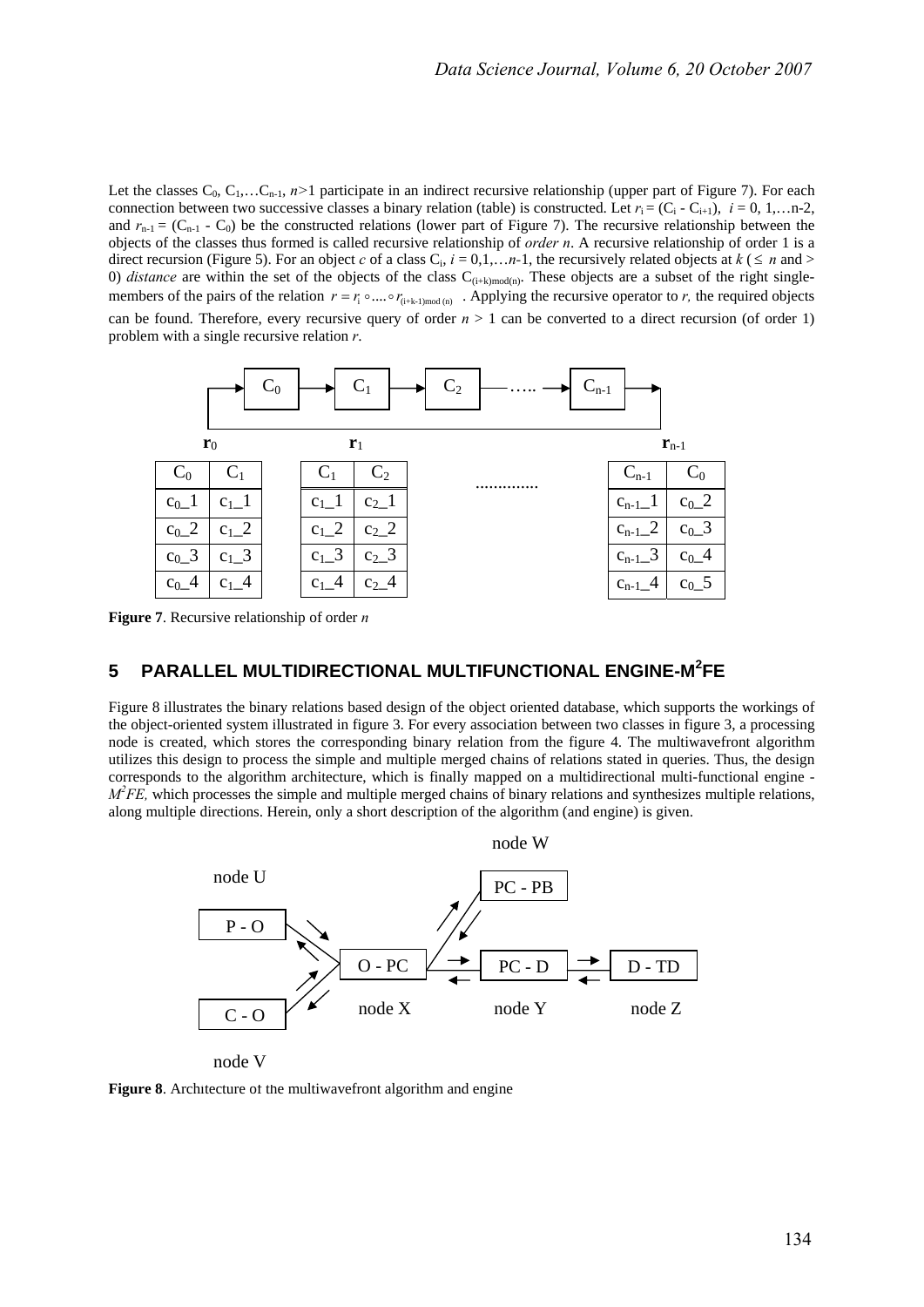The architecture in Figure 8 also represents a multiple merged chain of relations which corresponds to the entire system of Figure 3. Let us assume that the entire system participates in a query. Because all the possible (initial, intermediate and final) relations, derived during the successive application of the composition operator on a chain of relations, are required for query processing purposes (Section 4.3.4), the algorithm *applies* the extended composition operator introduced in the OQL extension, to derive all these relations.

Two types of processors can be used by the processing nodes: a (synchronous) square systolic device for wavefrontlike computations - *S<sup>2</sup>DWC* (Fountoukis, 2004) or a bidirectional parallel cubic engine - *BPCE* (Fountoukis, 2005). Both these processors synthesize a relation from two existing ones applying the composition operator (Section 3) defined by the algebra of binary relations. All the relations start moving concurrently from all the nodes (U, V, X, W, Y, Z) towards all possible directions indicated by the arrows of Figure 8. Passing through the nodes, compositions are taking place and new relations are derived, which are also starting to move following the directions of the moving relations that participated in their compositions. Finally all the relations derived by the application of the extended composition are produced and are distributed and stored amongst the processing nodes.

## **6 CONCLUSIONS**

The herein investigated extension to OQL for incorporating algebraic binary relational expressions can be exploited for query declarations in an object oriented database, whose functionality is based upon the algebra of binary relations. In this extension, chains of relations can be stated in SQL syntax based queries. If the chains contain common parts, they can be merged for optimization purposes, and all the relations derived during the successive application of the composition operator on them are considered to be participating in the queries. Therefore, the extended OQL introduces the concept of the extended relation composition. A multiwavefront algorithm, mapped on a Multidirectional Multi-Functional Engine -  $M^2FE$ , utilizes the herein introduced concept of extended relation composition and can process the merged chains of relations. The engine produces all the possible relations from the simple or merged chains of relations stated in the queries. The produced relations are distributed amongst the nodes of the processing system; from there they can be retrieved for further processing purposes. In the framework of the algebra of binary relations, the problem of cyclic forms of queries (recursion), which is common in architectures of advanced object oriented software systems, has also been investigated. Further research includes the implementation of the multiwavefront algorithm and the corresponding engine.

# **7 REFERENCES**

Bancilhon F., and Ramakrishnan R. (1986) An Amateur's Introduction to Recursive Query Processing Strategies. *Proc. ACM SIGMOD International Conference on Management of Data.* Washington DC, USA.

Bertino E., Negri M., Pelagatti G., & Sbattela L. (1992) Object Oriented Query Languages: The Notion and the Issues. *IEEE Transactions on Knowledge and Data Engineering. Vol. 4, No. 3*.

Cattell, R.G.G., et al.. (2000) *The Object Data Standard ODMG 3.0.* Morgan Kaufmann.

Desharnais, J. (1989) *Abstract Relational Semantics*, PhD thesis, School of Computer Science, McGill University, Montreal.

Dugundji, J. (1965) *Topology*, Englewood Cliffs, NJ: Prentice-Hall.

Fahmy, H. & Hold, R.C. (2000) Software Architecture Transformations. *Proc. IEEE International Conference on Software Maintenance, Oct 11 - 14*, San Jose, CA, USA.

Fountoukis, S.G. & Bekakos, M.P. (2004) Binary Relational Processing on Wavefront Array Processors. *Proc. The 2004 International Conference on Parallel and Distributed Processing Techniques and Applications. June 21-24,*  Las Vegas, Nevada, USA.